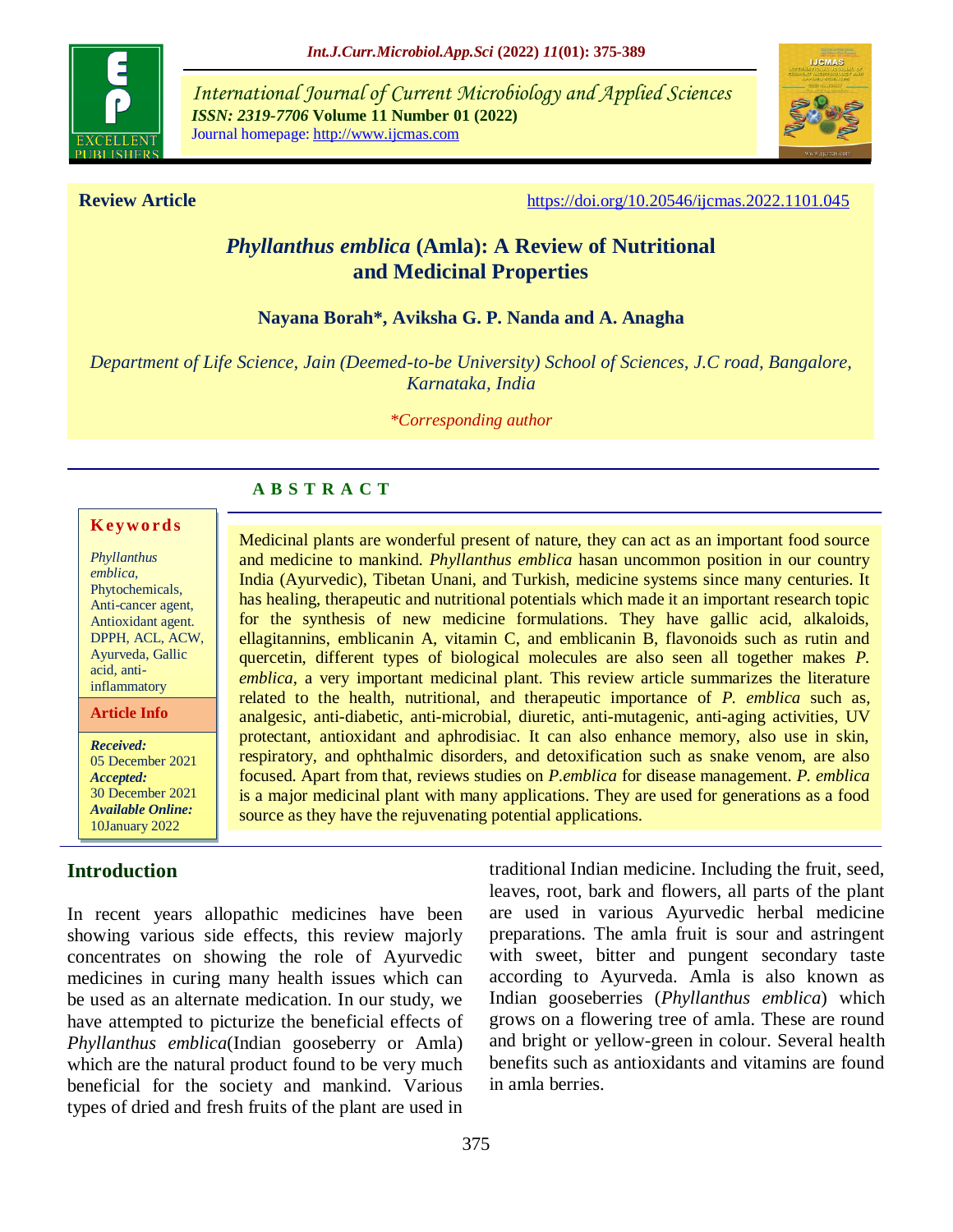Many phenolic compounds have the potential to function as antioxidants by scavenging superoxide anion due to the presence of the conjugated ring structures and hydroxyl groups in it, (Robak and Dryglewski, 1988), The previous report showed the presence of strong antioxidant activity(Bafna and Balaraman, 2004) that can be partially due to the presence of flavonoids and several gallic acid derivatives including epigallocatachingallate (Anila and Vijayalakshmi, 2002). Recovery from illness due to the use of amla is more as it has high concentrations of vitamin C. Several flavanols, compounds are seen to be present in amla that have the beneficial effect in case of memory improvement. It (*Phyllanthus emblica*) belongs to Phyllanthaceae family and widely distributed in subtropical and tropical countries such as China, India, Indonesia, and Malaysia etc. The consumers also accepted Amla for its special taste. It contains abundant amounts of vitamin C and superoxide dismutase (Verma and Gupta, 2004), highly nutritious and is one of the richest sources of vitamin-C, amino acids and minerals (Srivasuki, 2012).Therefore, we made an attempt to raise the awareness of the beneficial use of *Phyllanthus emblica* through our scientific review and also the presence of important phytochemical and vitamins has given the best evidence that *Phyllanthus emblica* is one of the alternate sources of synthetic medicines which contributes to minimize several health issues.

#### **Classification**

Kingdom: Plantae

Class: Dicotyledons Order: Malpighiales

Family: Phyllanthaceae

Genus: *Phyllanthus*

Species: *emblica*

The studies reviled that amla is used either alone or in combination with other plants for the treatment of many diseases such as common cold and fever. Amla is also used as a diuretic, laxative, liver tonic, refrigerant, stomachic, restorative, alterative, antipyretic, anti-inflammatory, hair tonic and it can help in preventing peptic ulcer and dyspepsia, it also acts as a digestive agent. It is reported that amla shows some important activity such as radiomodulatory, chemomodulatory, chemopreventive effects, free radical scavenging, antioxidant, anti-inflammatory, antimutagenic and immunomodulatory activities which are helpful in the treatment and prevention of cancer. Amla is also can be used as an antimicrobial agent; (Godbole and Pendse, 1960); Godbole, S. H., Pendse, G. S., 1960, Indian Journal of Pharmacy;El-Desouky S K, Ryu S Y, Kim Y K. Apigenin glucoside (cytotoxic acylate from *Phyllanthus emblica* L). Nat Prod Res. 1990, 2008; 22:91‐5; (Rani and Khullar, 2004), anticancer (Jeena *et al.,* 2001); (Zhang *et al.,* 2004), and antiinflammatory agent (Asmawi *et al.,* 1993); (Perianayagam *et al.,* 2004). They can improve the metal induced clastogenic effects (Biswas *et al.,* 1999); (Dhir *et al.,* 1990).

Amla is an anodyne, ophthalmic, carminative, digestive, stomachic, alterant, aphrodisiac, rejuvenate, antipyretic and tonic. It is useful in vitiated conditions of tridosha, diabetes, cough, asthma, bronchitis, cephalalgia, ophthalmopathy, dyspepsia, colic, flatulence, hyperacidity, peptic ulcer, erysipelas, skin diseases, leprosy, haematogenesis, inflammations, anaemia, emaciation, hepatopathy, jaundice, strangury, diarrhoea, dysentery, haemorrhages, leucorrhoea, menorrhagia, cardiac disorders, intermittent fevers and greyness of hair etc; Nadkarni K. M.; 1993.

## **Study on different phytochemicals, antioxidant activity, presence of nutrients in** *Phyllanthus emblica*

## **The antioxidant activity of Indian Gooseberry (***Phyllanthus emblica)*

The antioxidant activity is defined as a limitation of the oxidation of proteins, lipids, DNA or other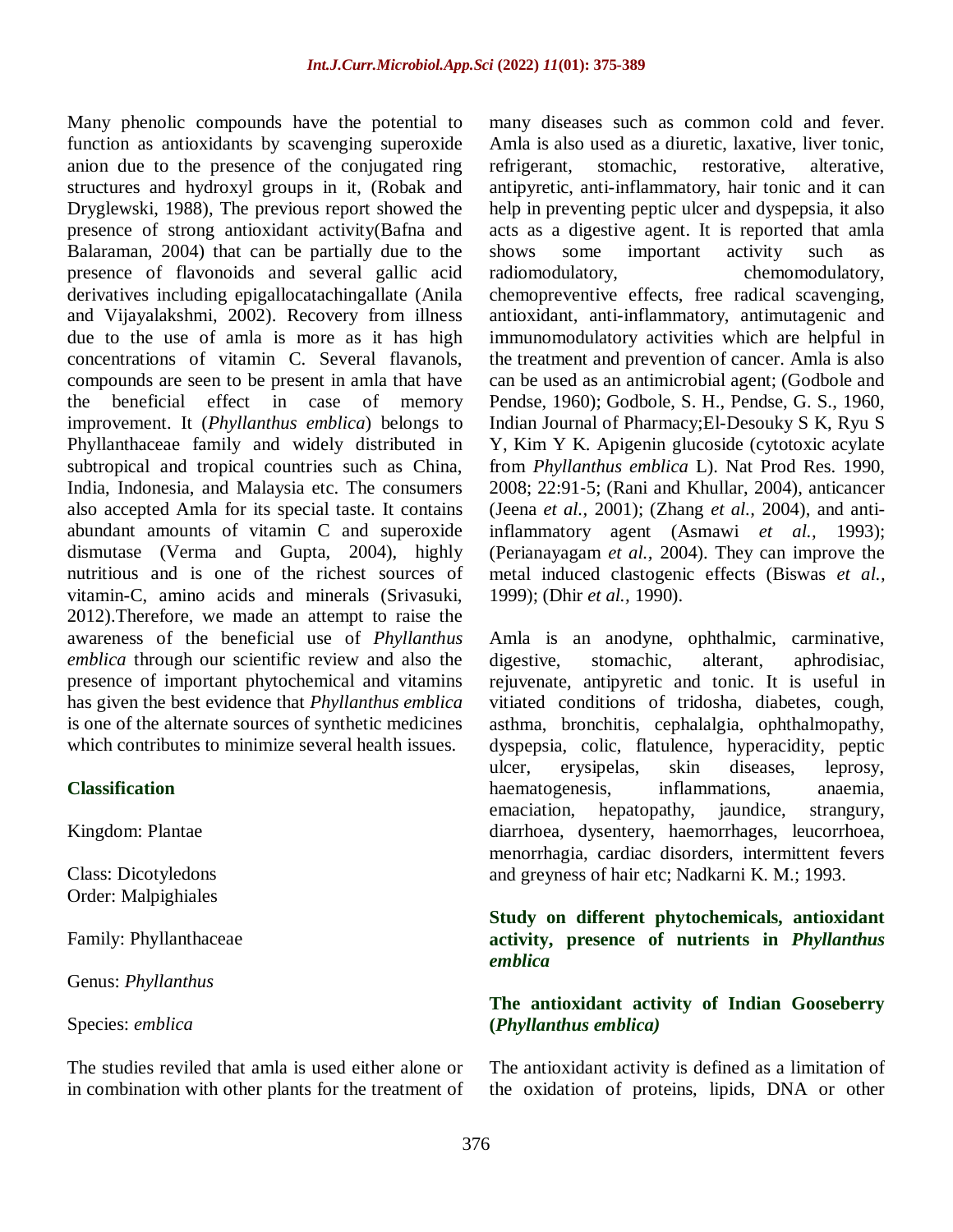molecules which occurs by blocking the propagation stage in oxidative chain reaction. The antioxidant activity of tannoid in *Phyllanthus emblica* consists of emblicanin A, emblicanin B, punigluconin and pedunculagin etc. There is a high demand of natural antioxidants because of toxicological and carcinogenic (Wanasundara *et al.,*1997; Halliwel & Gutteridge, 1989) effects of some synthetic antioxidants viz butylated hydroxyanisole (BHA), butylated hydroxytoluene (BHT), on animals (Amarowicz, 2000). The antioxidants are substances which can help in defending the body against cell damage which is caused by various free radicals leading to ailments such as heart disease, hardening of the arteries, inflammatory conditions, cataracts & other visual problems, arthritis & rheumatism, cancer and diabetes (Halliwel & Gutteridge, 1989; Nenadis *et al.,* 2003; Papas 1999).

## **Comparative study and sample preparation**

Different fruit samples and samples preparation procedure of 4 cultivars of gooseberry (*Ribes uvacrispa* L.) and 5 cultivars of currant (*Ribes* L.) with different time of maturity were studied in this current study. Briefly two green gooseberries such as Invicta (very early-ripening, originated from England) and Rixanta (early-ripening, originated from Germany), two red gooseberries such as Karat (early-ripening, originated from the Czech Republic) and Black Negus (late-ripening, originated from Ukraine), red currant cultivar NS 11 – Losinsky late (late-ripening, originated from the Czech Republic) and black currant cultivars – Focus (early-ripening, from the Czech Republic), Ben Gairn (middle earlyripening, originated from Scotland) and Otelo and Viola (both late-ripening, originated from the Czech Republic). These fruits were obtained from the experimental area of Mendel University in Brno in the cadastral area of Žabčice in the Czech Republic (185 m a.s.L., GPS coordinates: 49.011598N, 16.602572E). Soil of this area was found to be gleied alluvial soil and the topsoil is clayey-loamy with neutral or weakly acidic pH with a humus content 2.28%. The management system of sawdust mulch was used in currant and gooseberry plantings with fertilization by combined fertilizer Cererit with

a dose of 35 g per  $m^2$  applied into the soil annually in autumn season. This area has a typical continental climatic condition with a long-term average annual temperature of 9.2 °C and precipitation of 480 mm.

In 2014 which was the harvest year, climatic characteristics were higher and the average annual temperature was 11.2 °C and precipitation 576.7 mm. During the first four months the weather was very dry (with a sum of precipitation of 51.4 mm) in contrast to above-average precipitation during the growing season (with a sum of precipitation in June and July of 191.2 mm). Fully ripe fruits were harvested from June to July in 2014.

Fresh berries were homogenized and freeze-dried (lyophilized) by Alpha 1–4 LSC (Christ Gefriertocknungsanlagen GmbH Osterode am Harz, Germany) for 48 h and obtained powder was analyzed (Anil *et al.,* 2012).

## **Chemicals and reagents**

Methanol, ethanol and acetic acid were used. Individual phenolic standards for HPLC analyses were of HPLC-grade and were obtained from Sigma Aldrich. Standards of ascorbic acid and D-αtocopherol succinate were also used. Other chemicals and standards used for the analysis were of analytical grade and obtained from Sigma Aldrich.

## **Extraction of samples**

The lyophilized fruit powder (0.5 g) was extracted by using 10 mL of extraction solvent (water:methanol in the ratio of 70:30, v/v) in a screw-cap test tubes with a shaking water bath (Memmert GmbH + Co.KG, Germany) at 50  $^{\circ}$ C for 60 min. Subsequently, the extracts were centrifuged at 6.000 rpm for 15 min (Velocity 13µ, Dynamica Scientific Ltd., UK). The same extraction procedure was applied for HPLC analysis of individual phenolic compounds with the only modification of composition of extraction solvent (redistilled water:methanol:acetic acid in the ratio of 69:30:1,  $v/v/v$ ).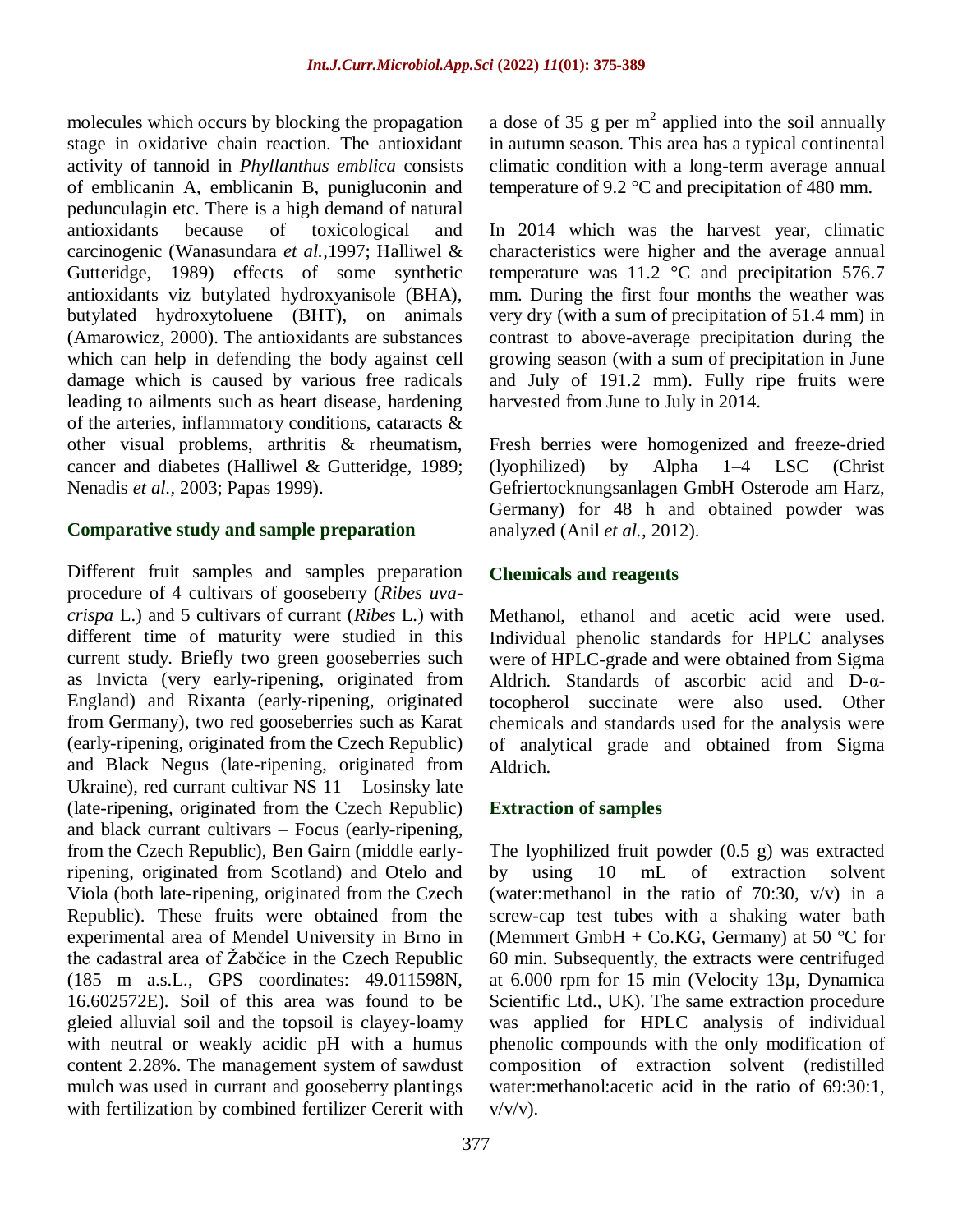#### **Evaluation of antioxidant activity**

The antioxidant activity can be determined by DPPH. The assignment of DPPH radical-scavenger capacity is mainly based on the reaction of samples with a stable radical of DPPH (2,2-diphenyl-1 picrylhydrazyl; Sigma Aldrich, MO, USA) and reducing it to DPPH-H (diphenylpicrylhydrazine). It was performed according to Sharma and Bhat (2009) with a slight modification: 450 µL of fruit extract was added to 8.55 mL of B-solution of DPPH (10 mL of A-solution DPPH mixed with 45 mL of methanol; A solution of DPPH was prepared by dissolution of 0.024 g of DPPH in 100 mL of methanol). For 60 minutes in dark condition, the samples were incubated at room temperature. The absorbance was measured by Lambda 25 (PerkinElmer, Waltham, MA, USA) at 515 nm. Trolox (Sigma Aldrich, MO, USA) was used as a standard and results were expressed as grams of Trolox equivalent.kg−1 of dry matter (g Trolox.  $kg^{-1}$ ).

#### **Results of antioxidant activity**

Antioxidant activity was analysed by different methods DPPH (2,2diphenyl -1- picrylhydrazine), ACW (Water soluble antioxidant compound) and ACL (Lipid soluble antioxidant compound) to cover a wide diversity of bioactive compounds with various mechanisms of antioxidant protection including their synergistic or antagonistic effects in plant matter.

From the study, it was found that the antioxidant activity of currants determined by DPPH was low Slightly higher DPPH values were obtained in intensively coloured fruits of gooseberry, but in green gooseberry cultivars DPPH was found less with the amounts of 2.96 g Trolox.kg<sup>-1</sup> in Rixanta and  $6.17 \text{ g}$  Trolox.kg<sup>-1</sup> in Invicta. Same DPPH values were found in red fruit in red gooseberry Karat of 9.94 g Trolox.kg−1 and Black Negus of 13.09 g Trolox.kg<sup>-1</sup> and in currant cultivar NS 11 with the amount of 12.55 g Trolox.kg<sup>-1</sup>. In black currant cultivars, DPPH reached higher values from 15.53 g Trolox.kg<sup>-1</sup> in Viola to 18.20 g Trolox.kg<sup>-1</sup>

in Focus. These results are based on the already published data in red and black currant cultivars from Croatia and from Belgium. The antioxidant activity is affected by various factors, such as type of cultivar, harvesting time Bravo *et al.,*2015 and locality (Mitić *et al.,* 2011) and the extraction methods (Tabart *et al.,* 2012). In addition, the way of cultivation has been proved as a significant factor influencing antioxidant activity as well. Black currant grown on organic farms performed greater antioxidant activity than the fruit from conventional production in Poland. A significant antioxidant activity values were found in wild red currants Ribes magellanicum from Peru and Chile. Concerning photochemi-luminiscence method, similarly to DPPH, lower ACW and ACL values were determined in green gooseberry cultivars 1.07 g  $AK.kg^{-1}$  and 2.86 g Trolox.kg<sup>-1</sup> in Rixanta and 1.17 g  $AK.kg^{-1}$  and 2.40 g Trolox.kg<sup>-1</sup> in Invicta, respectively. In red cultivars, the values of ACW and ACL were found to be higher $(3.15 \text{ g } EAA.kg^{-1})$ and 3.03 g Trolox.kg<sup>-1</sup> in Karat and 7.29 g EAA.kg<sup>-1</sup> and 11.73 g Trolox.kg<sup>-1</sup>) in Black Negus respectively. Unlike in gooseberries, the highest AOA in currant cultivars was established by ACL method (35.77 g Trolox.kg<sup>-1</sup> in red cultivar NS 11 and 44.83 g Trolox.kg<sup>-1)</sup> in black currant Viola, where as in other black cultivars, it ranged from 61.67 g Trolox.kg−1 in Ben Gairn to 86.86 g Trolox.kg−1 in Otello. The lowest ACW value of 25.83 g  $EAA.kg^{-1}$  was determined in red cultivar NS 11 and it was almost two-fold higher in black currant with the values from 42.10 g EAA.kg<sup>-1</sup> in Viola to 52.59 g EAA.kg<sup>-1</sup> in Ben Gairn. These results are based on the published findings in red and black currant from Hungary (Balogh, Hegedűs, & Steafanovits-Bányai, 2010).

Many raw gooseberries contain more than double the amount of antioxidant activity as grape fruit and twice the amount as tangerines or cooked asparagus.

#### **Plant materials and preparation of extract**

The *Phyllanthus emblica* samples were collected from the garden in Chachoengsao province, Thailand. The seeds were separated from the fruit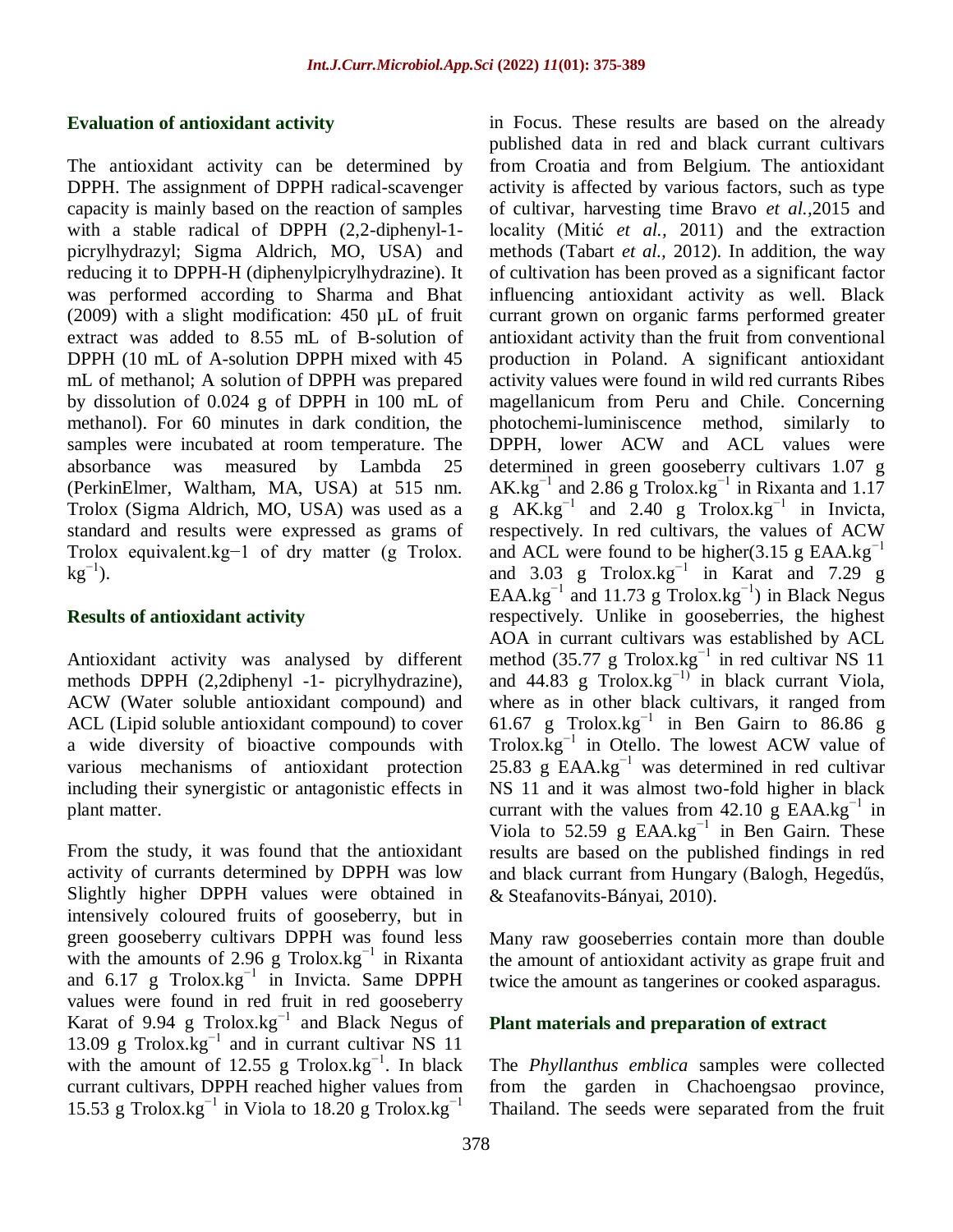and then they were dried in hot air oven at 45 ºC for 3 days, after that it was mashed to produce the powder. The Extract seed and fruit powder were macerated with ethanol at room temperature. The extracts were filtered and solvent was removed using rotary evaporator to get the extracts and it was stored in the dark at  $4 \degree C$  before the activity tests (Sriwatcharakul, 2018).

## **Tannin, alkaloids, amino acids, carbohydrates, vitamins, fat, proteins, flavonoids, total phenolic constituents, cytotoxicity test and Superoxide anion free radical scavenging assay**

Tanninis also known as tannic acid and they are the group of phenolic compounds in woody flowering plants that are important deterrents to herbivores and also have many industrial applications. Tannins are sequestered in vacuoles within the plant cell as secondary metabolites, which can protect the other cell components. They are normally available in the roots, wood, bark, leaves, and fruit of many plants.

The content of tannin can be evaluated by Folin– Denis's method, in brief, 50  $\mu$ l of 0.1 mg/ml extract has to be added in 30% MeOH and make up the volume with water to a final volume of 7.5 ml and after that it has to be mixed Folin–Denis 0.5 ml and  $35\%$  of 1 ml NaHCO<sub>3</sub> before the final volume is adjusted to 10 ml and then the absorbance is measured at 700 nm (Chattheeranant and Sabaijai; 2013). The alkaloid is a class of naturally occurring organic nitrogen-containing bases and they have diverse and important physiological effects on humans and other animals. Some of the well-known alkaloids include morphine, strychnine, quinine, ephedrine, and nicotineetc.

Amino acids are a group of organic molecules that consist of a basic amino group (―NH2), an acidic carboxyl group (―COOH), and an organic 'R' group (or side chain) that is unique to each amino acid. Amino acids were determined from 20-30 mg of lyophilized sample hydrolysed in 4 ml of 6 N HCI under vacuum at 110 o C for 23 h (Moore and Stein, 1963) and the hydrolysate was washed through a glass wool column with distilled water and the volume was adjusted to 10 ml using a volumetric flask. The HCl from a 0.5 ml aliquot was evaporated in a desiccator with KOH pellets and the residue was taken up in 1 ml sodium citrate buffer (0.2 N) ofpH 2.2 which contained 250 nmol ml of norleucine as an internal standard. The Beckman amino acid standard was used for hydrolysate analysis which was utilized to calibrate the analyser. The unit was a Beckman Model 121MB, Beckman Instruments, Inc., Spinco Division, Palo Alto, CA, fitted with a single column (2.8 mm bore X 300 mm in length) packed to a height of 210 mm with type AA-10 Beckman spherical cation exchange resin. (Moore *et al.,* 1958). Carbohydrates are the main source of energy for the body. They are the sugars, starches, and dietary fibre that occur in plant foods and also in dairy products. They are mainly found in plants. The total carbohydrate content of the samples was determined as total carbohydrate by subtracting the measured protein, fat, ash and moisture from 100 by phenol sulphuric acid method as given by (AOAC, 2005). A vitamin is an organic molecule that is an essential micronutrient for an organism and all organisms need it in small quantities for the proper functioning of its metabolism.

The method [Fat (AOAC, 2005)] with Soxhlet apparatus was used to determined crude fat content of the sample. The percent of crude fat was expressed as follows:

% Crude Fat weight of dried ether soluble material X 100 weight of sample; (Nimse, & More; 2018).

## % Nitrogen =  $T_S - T_B X$  Normality of acid  $X 0.014x 100$ ; (Nimse, & More; 2018). Weight of sample

Protein content was determined using (AOAC, 2005) method. Percentage of nitrogen and protein calculated by the following equation: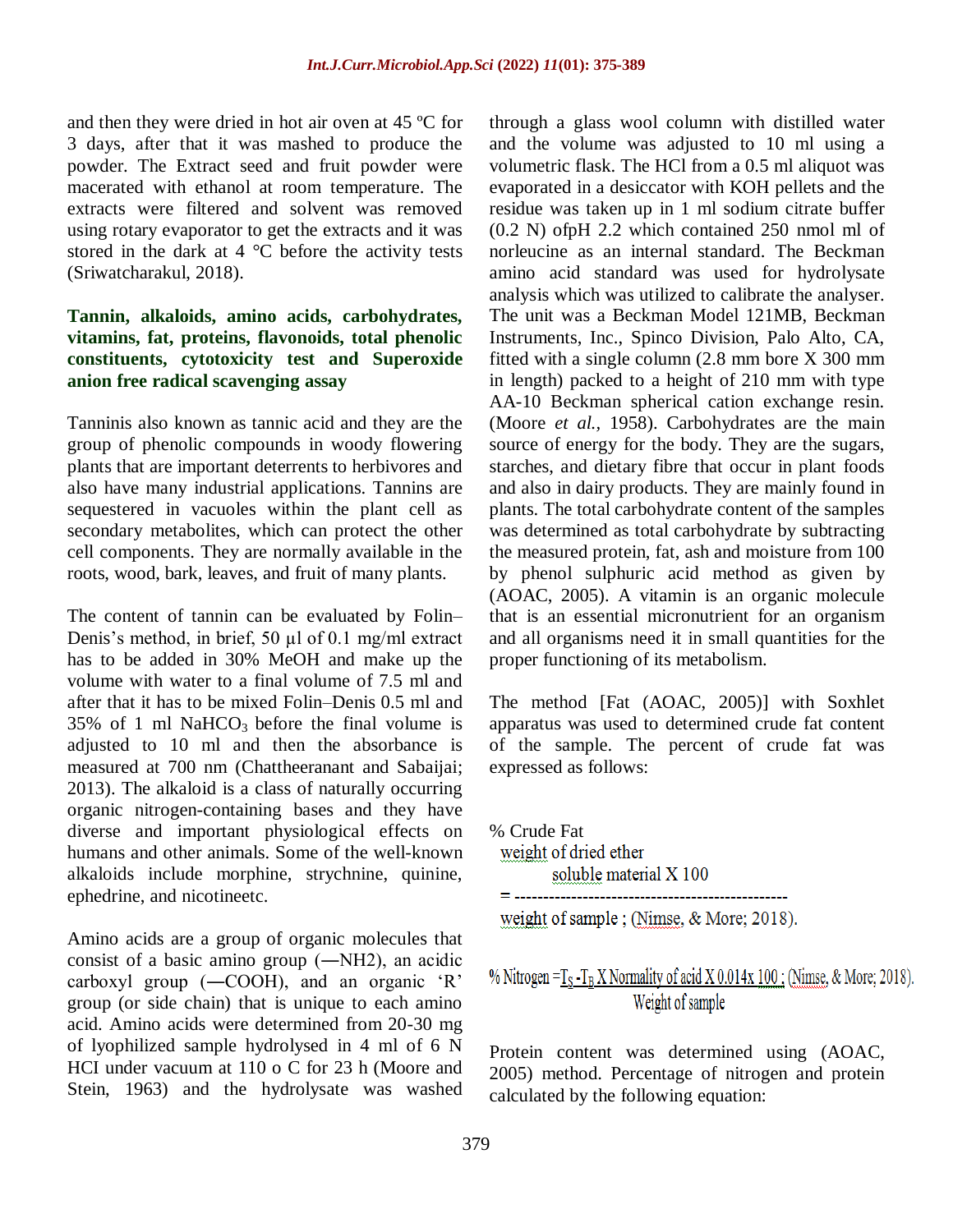All fruits and vegetables contain Flavonoids which belong to a diverse group of phytonutrients (more than 6000 types).

They are responsible for the vivid colours in fruits and vegetables due to carotenoids. Some of the bestknown flavonoids are quercetin and kaempferol.

Flavonoid content was analysed using 250 µl of extracts (1 mg/ml) in 30% MeOH, 1.25 ml distilled water was added in to it followed by 5% of 75µl NaNO<sub>2</sub> and 10% of 150  $\mu$ l AlCl<sub>3</sub>. Then the mixture was incubated for 6 min and then 500µ l of 1 M NaOH and 275 µl of distilled water was added.

The absorbance of the resulting colour was measured at 510 nm (Anil *et al.,* 2012). The total phenolic constituent of the extracts was determined using Folin–Ciocalteau reagent and gallic acid as standard by colorimetric assay. 20 L of extract (0.1 mg/ml) was loaded into 96-well plate then it was mixed with 100 LFolin–Ciocalteau reagent and 80 L sodium carbonate solution (7.5%, w/v).

The mixture was incubated for 30 min and then absorbance of each well was measured at 765 nm (Chattheeranant and Sabaijai; 2013). MTT assay is used for the cell cytotoxicity evaluation which require cellular metabolic activity to convert the colourless tetrazolium to the purple colour formazan.

MCF-7 cells were prepared at mid-log phase approximately  $1.0 \times 10^5$  cells/ml in 96-well plates for 24 h after that it was incubated with the plant extracts (at 0.1, 1, 10, 100, 1000 and 10 000 g/ml) and without extract as control. The 96-well plates were incubated at 37  $\degree$ C in 5% CO<sub>2</sub> incubator for 72 h. 5 mg/ml of MTT (3-(4,5-dimethyl thiazol-2-yl)- 2,5-diphynyl tetrazolium bromide) solution was added in to the plant extract and left for 4 h.

Then the extract was removed and replaced with DMSO to dissolve formazan crystal. The level of formazan derivative colour was analysed at 540 nm with the help of a microplate reader. The 50% cytotoxicity concentration (CC50) was calculated from the calibration curve and the activity was expressed as percentage of cell inhibition relative to control using the following equation:

% cytotoxic [A control- A sample]x100 = ------------------------------- A control

A sample= absorbance of treated cells; A control  $=$ absorbance of control (Sriwatcharakul, 2018).

The results of the bioactive substances (total phenolics, tannins and flavonoids) of *P. emblica* extracts were analysed. It showed that the level of tannin and flavonoid in seed extractis higher than the fruit extracts. Tannin and flavonoid contents in per gram of seed extract were found to be 126.71 mg TAE and 1016.25 mg QE respectively while the higher total phenolic compound in fruit extract was 6000 mg GAE/g (Sriwatcharakul., 2018).

The superoxide anion free radical scavenging ability was done following the method of Lee *et al.,* (2002). In brief, the reaction mixture contained 2.4 mL of  $NaH<sub>2</sub>PO<sub>4</sub>$  NaOH buffer (50 mM, pH 7.4), 100 µL of dissolved extract (in NaH2PO4– NaOH buffer), 100 µL of 30 mM Na<sub>2</sub>EDTA in NaH<sub>2</sub>PO<sub>4</sub>-NaOH buffer, 100  $\mu$ L of 3 mM hypoxanthine and 200  $\mu$ L of 1.42 mM nitro blue tetrazolium (NBT). After 3 minutes of incubation, the reaction was initiated by 100 µL of 0.50 U/mL xanthine oxidase solution. After 20 min equilibrium period, the absorbance was recorded at 560 nm and the  $IC_{50}$  values were estimated by a nonlinear regression algorithm (SigmaPlot 2004 version 9.01).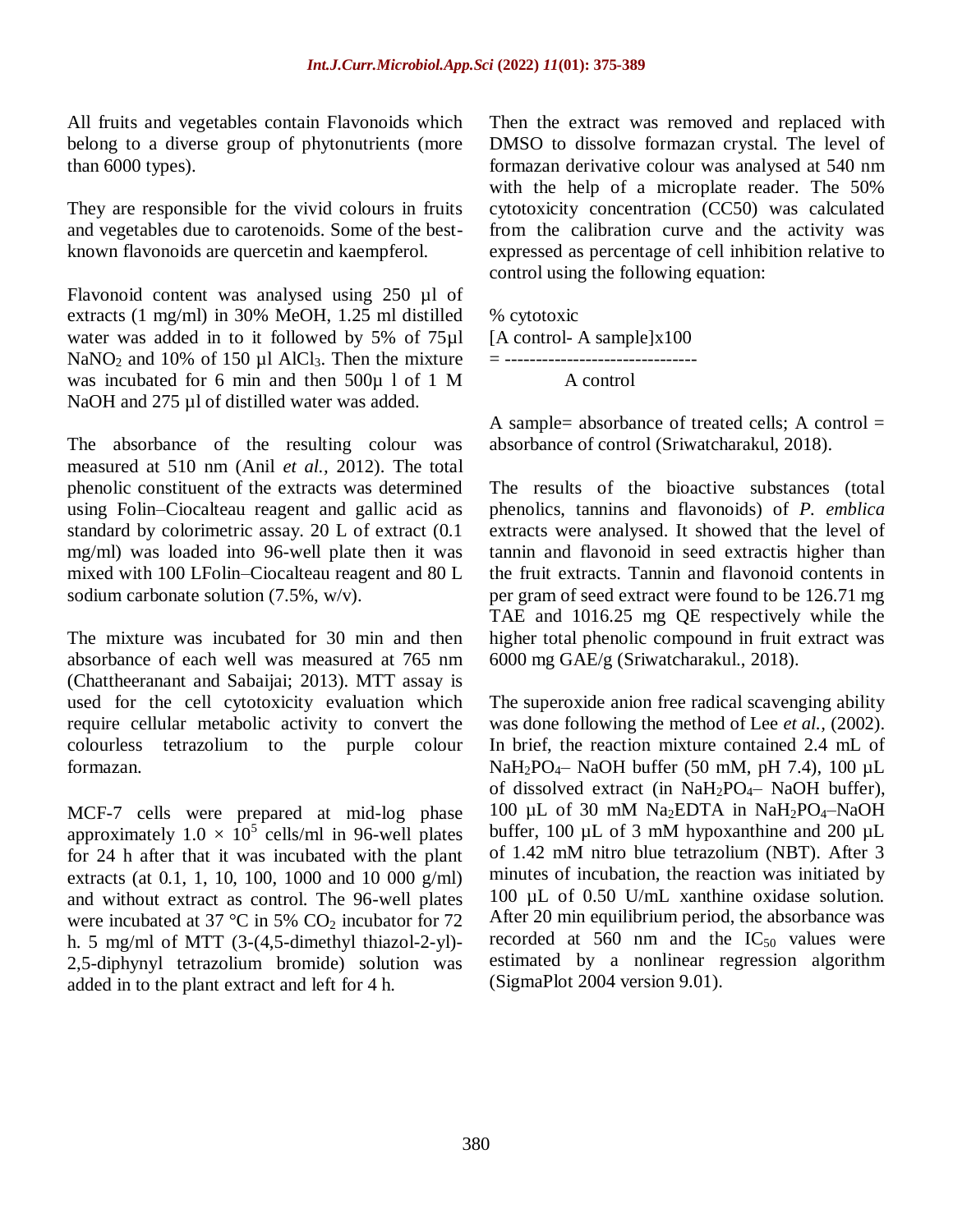| <b>Treatment</b>                        | <b>Significanceand benefits of amla</b>                                                                                                                                                                                                                                                                                                                                                         |
|-----------------------------------------|-------------------------------------------------------------------------------------------------------------------------------------------------------------------------------------------------------------------------------------------------------------------------------------------------------------------------------------------------------------------------------------------------|
| 1. Use in natural<br>cholesterol remedy | Amla can strengthens the muscles of heart and can cause a<br>significant decrease in total cholesterol, LDL cholesterol,<br>VLDL cholesterol and triglycerides. After consulting with<br>doctor, a 500 mg capsule of dried Amla powder can be added<br>inone's daily routine.                                                                                                                   |
| 2. It can cure<br>hypertension          | Vitamin-C helps to control blood pressure. The amla powder or<br>in the form of triphala tablets or decoction can also be<br>used. Triphala is a combination of Amla and two other herbs<br>and it is an excellent medication for the treatment of high blood<br>pressure.                                                                                                                      |
| 3. Natural cure for<br>Anemia           | As amla is rich in Vitamin-C or ascorbic acid, it is an essential<br>ingredient which helps in the absorption of Iron.                                                                                                                                                                                                                                                                          |
| 4. Herbal cough remedy                  | A teaspoon of Amla juice or powder can be added to a glass of<br>warm milk and if we drink this thrice a daywill clear an<br>unpleasant throat. Adding some ghee to this decoction can clear<br>cough. Amla powder can be mixed with honey and if we intake<br>this mixture twice a day can cure chronic dry cough. Amla is<br>helpful in the treatment of tuberculosis, asthma and bronchitis. |
| 5. Natural eye tonic                    | Dried Amla capsules and fresh Amla juice are a good<br>supplement which can improve near-sightedness, cataract and<br>glaucoma. They can reduce intra ocular tension and corrects the<br>vision.                                                                                                                                                                                                |
| 6. Promotes hair growth                 | The dried amla fruits canbe boiled in coconut oil and then<br>ground to form amla oil. This is a very effective conditioner and<br>can prevent balding and greying of hair. For oily hair, we need<br>to mix half a cup of amla juice, half a cup of lime juice and<br>some water and then we can apply this to make an anti-grease<br>hair wash.                                               |
| 7. A pitta pacifier                     | Amla has to be boiled in coconut water and then ground<br>mixture can be applied to the scalp. Amla oil is excellent to<br>reduce the heat associated with summer.                                                                                                                                                                                                                              |
| 8. Treats white spots on<br>the nails   | It is a source of Vitamin C and serves as an effective remedy in<br>vitamin deficiency condition. On addition of amla juice/powder<br>in diet overcomes this condition.                                                                                                                                                                                                                         |
| 9. Remedy for menstrual<br>disorders    | White discharge can be relieved using dried amla seeds. It can<br>be relieved by consumingamla with honey and saunf (fennel) or<br>mixing it with squished banana.                                                                                                                                                                                                                              |

## **Table.1** Amla: home remedies.;Kumar *et al*., 2012.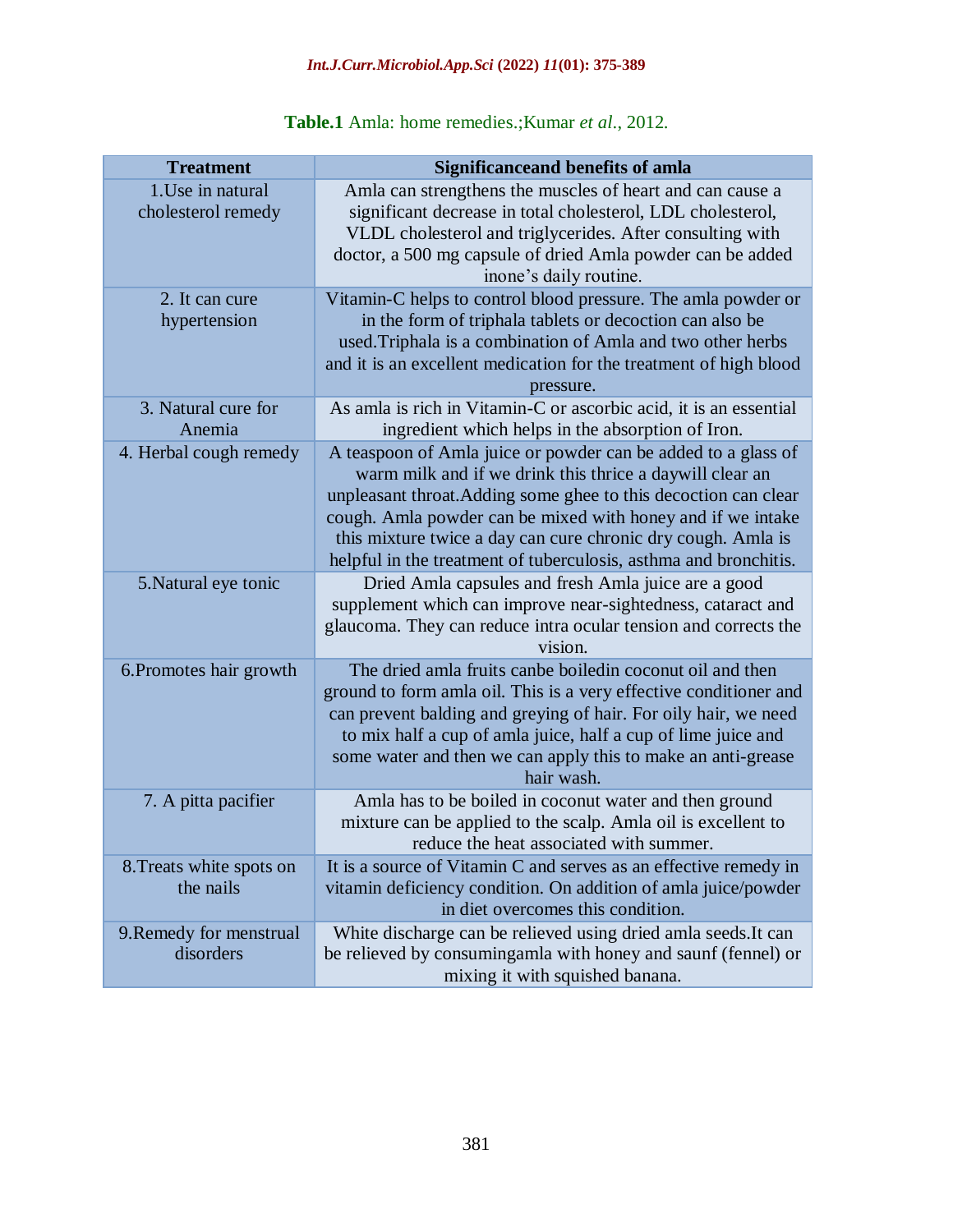| Fruit<br>cultivars             | <b>ACW</b><br>DPPH [gTrolox.kg <sup>1</sup> ]<br>[gAA.kg <sup>1</sup> ] |        |              |              |        | <b>ACL</b><br>[g<br>Trolox.<br>$\text{kg-}1$ |               |        |              |
|--------------------------------|-------------------------------------------------------------------------|--------|--------------|--------------|--------|----------------------------------------------|---------------|--------|--------------|
| Gooseberry                     | Mean                                                                    |        | SD           | Mean         |        | SD                                           | Mean          |        | SD           |
| Green                          |                                                                         |        |              |              |        |                                              |               |        |              |
| Invicinta                      | 6.17                                                                    | Ŧ      | 0.01         | 1.17         | 士      | 0.01                                         | 2.4           | Ŧ      | 0.01         |
| Rixanta                        | 2.96                                                                    | Ŧ      | 0.07         | 0.07         | 士      | 0.04                                         | 2.86          | Ŧ      | 0.08         |
| Red<br>karat<br>Black<br>Negus | 9.94<br>13.09                                                           | 王<br>Ŧ | 0.01<br>0.02 | 3015<br>7.29 | 士<br>王 | 0.04<br>0.06                                 | 3.03<br>11.73 | Ŧ<br>Ŧ | 0.21<br>0.82 |
| Currant<br>Red<br><b>NS11</b>  | 12.55                                                                   | 士      | 0.02         | 25.83        | 士      | 0.35                                         | 35.77         | Ŧ      | 0.53         |
| <b>Black</b>                   |                                                                         |        |              |              |        |                                              |               |        |              |
| Focus                          | 18.2                                                                    | Ŧ      | 0.01         | 46.34        | 士      | 0.36                                         | 81.69         | Ŧ      | 0.57         |
| Ben gaim                       | 17.62                                                                   | Ŧ      | 0.09         | 52.59        | 士      | 0.61                                         | 61.67         | Ŧ      | 0.74         |
| Otelo                          | 15.59                                                                   | Ŧ      | 0.02         | 51.71        | 士      | 0.32                                         | 86.86         | Ŧ      | 0.38         |
| viola                          | 15.53                                                                   | 士      | 0.21         | 42.1         | 士      | 0.63                                         | 44.83         | 士      | 0.48         |

**Table.2** Antioxidant activity of fruit (Saikia *et al*., 2016)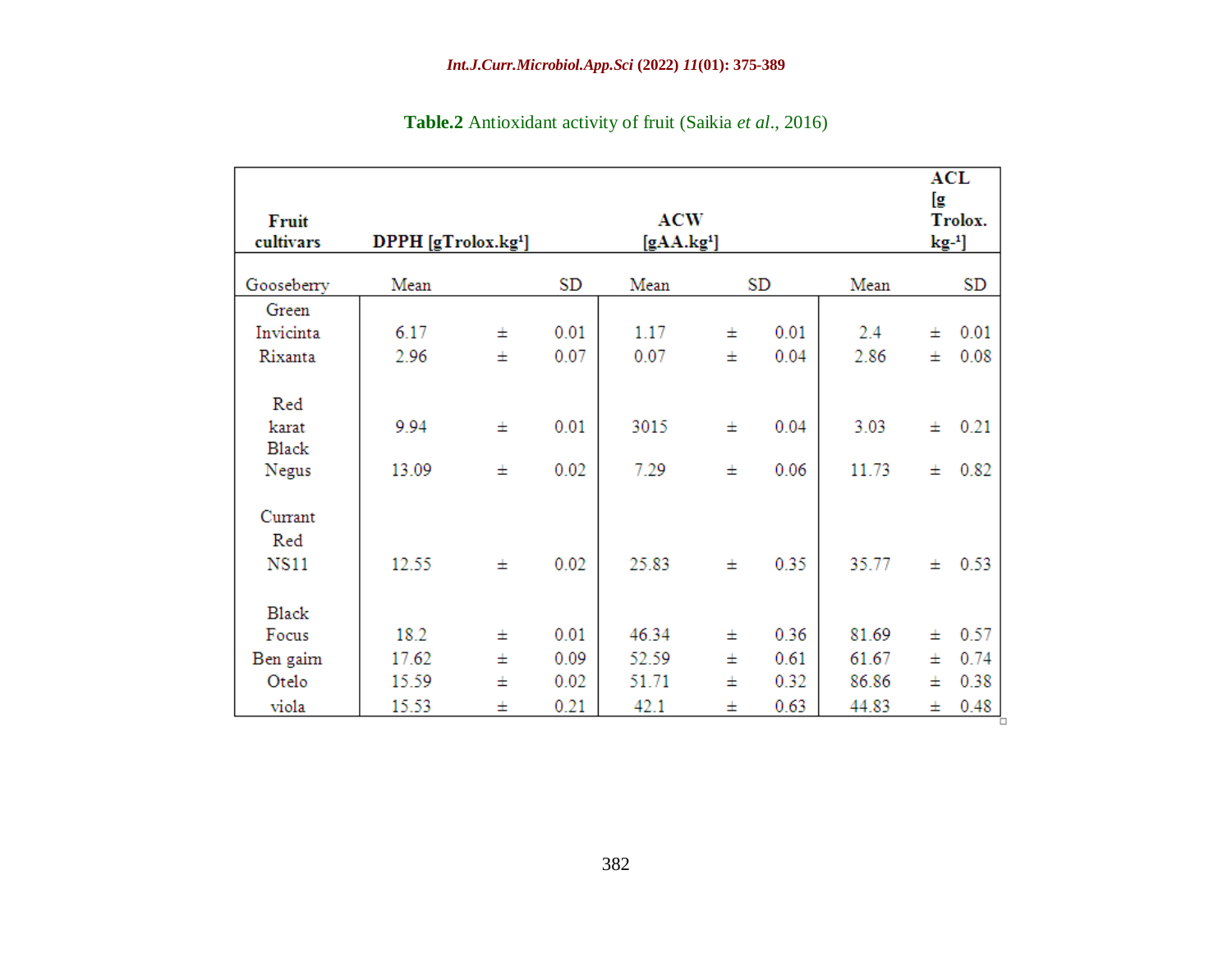| <b>Constituents</b> | <b>Composition</b>                                                                                                                       |
|---------------------|------------------------------------------------------------------------------------------------------------------------------------------|
| 1. Tannins          | Chebulagic acid, ellagotannin. emblicanin A, emblicanin B,<br>punigluconin and pedunculagin, Chebulinic acid, Geraniin and<br>Corilagin, |
| 2. Alkaloids        | Phyllantine, phyllantidine and phyllembein,                                                                                              |
| 3. Amino acids      | Proline, Glutamic acid, Alanine, Aspartic acid, cystine, cystine, lysine                                                                 |
| 4. Carbohydrates    | Pectin                                                                                                                                   |
| 5. Vitamin          | Ascorbic acid                                                                                                                            |
| 6. Flavonoids       | Citric acid                                                                                                                              |

**Table.3** Chemical constituents of *Phyllanthus emblica.,*(Charmkar& Singh., 2017).

**Table.4** Phytochemical contents in *P. emblica* extracts.,(Sriwatcharaku., 2020).

| <b>Phytochemicals</b>                          |                     |                  |  |  |  |
|------------------------------------------------|---------------------|------------------|--|--|--|
|                                                | <b>Seed extract</b> | <b>Fruit</b>     |  |  |  |
| a). Total phenolic contents (mg GAE/g extract) | $4.53 \pm 0.18$     | $6.00 \pm 0.18$  |  |  |  |
| b). Tannins (mg TAE/g extract)                 | $126.71 \pm 0.92$   | $52.96 \pm 1.04$ |  |  |  |
| c). Flavonoids (mg QE/g extract)               | $1016.25 \pm 16.50$ | ± 34.28<br>865   |  |  |  |

## **Table.5** Chemical composition of *Phyllanthus emblica* fruit., [Dhale, D. A., & Mogle, U. P. (2011)]

| <b>Parameters</b>                    | <b>Phyllanthus emblica</b> |
|--------------------------------------|----------------------------|
| a). Titritable Acidity $(\% )$       | 2.34                       |
| b). Total Soluble Solid              | 8.62                       |
| c). Reducing Sugar $(\%)$            | 1.42                       |
| d). Total Sugar $(\% )$              | 7.32                       |
| $e)$ . pH                            | 2.976                      |
| f). Ascorbic Acid (Vit-C) (mg/100gm) | 552.6                      |
| g). Moisture $(\%$                   | 85.6                       |
| h). Ash $(\% )$                      | 0.9                        |
| i). Fat $(\% )$                      | 0.5                        |
| j). Fibre content $(\% )$            | 3.7                        |
| k). Protein $(\% )$                  | 2.187                      |
| $l$ ). Carbohydrate $(\frac{6}{6})$  | 7.113                      |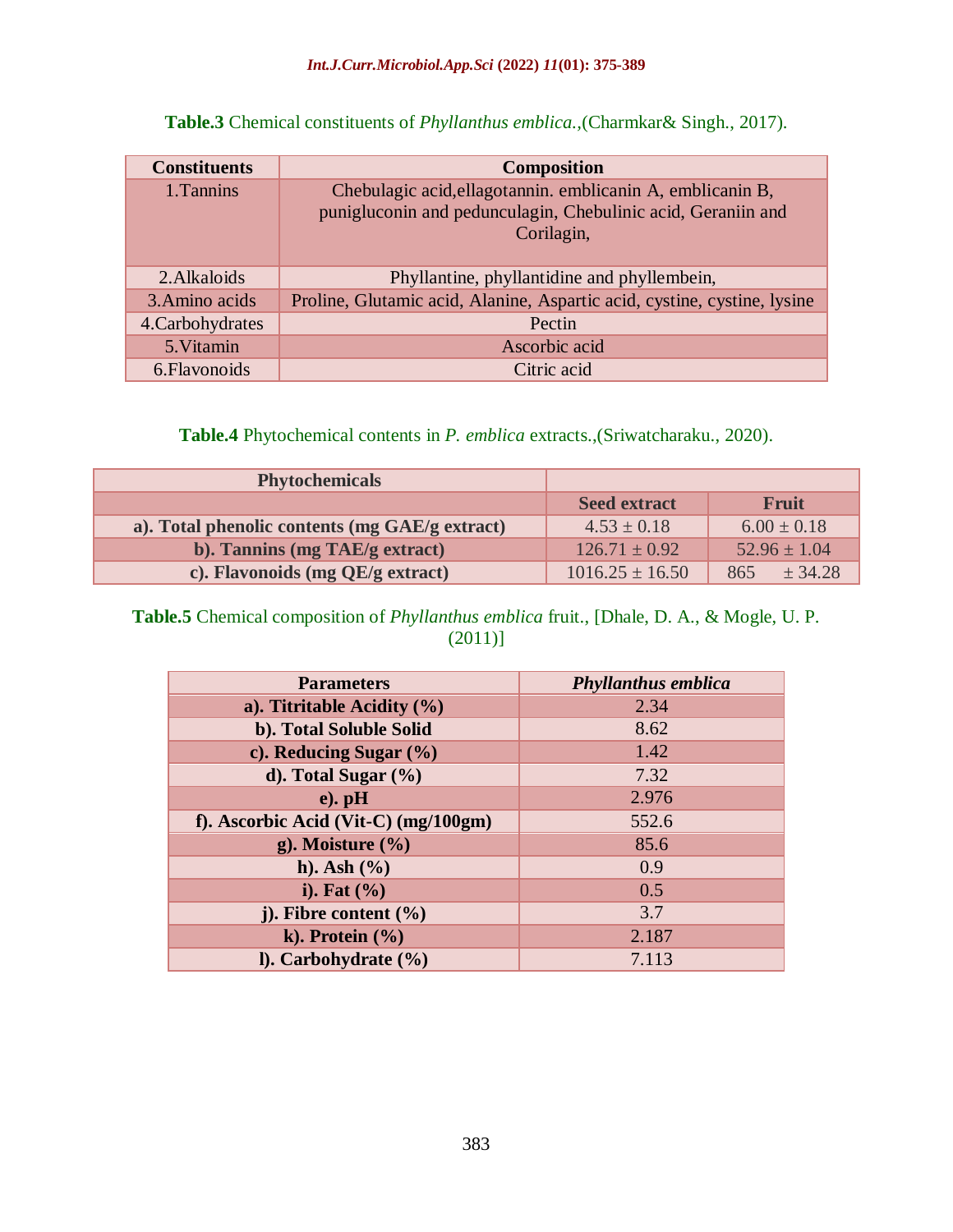| Phytochemical<br>constituents | <b>Petroleum</b><br>ether |               | <b>Chloroform</b> |               | <b>Alcohol</b>           |               |
|-------------------------------|---------------------------|---------------|-------------------|---------------|--------------------------|---------------|
|                               | <b>Leaves</b>             | <b>Fruits</b> | <b>Leaves</b>     | <b>Fruits</b> | <b>Leaves</b>            | <b>Fruits</b> |
| 1. Alkaloids                  | $\overline{\phantom{0}}$  | $+$           |                   | $+$           | $\ddot{}$                | $+$           |
| 2. Oil and Fats               | $+$                       | $+$           | $+$               | $+$           | $+$                      | $+$           |
| 3.Glyceroids                  | $\overline{\phantom{0}}$  |               |                   |               | $+$                      | $+$           |
| 4. Carbohydrates              | ÷,                        |               |                   |               | $+$                      | $+$           |
| 5. Phenolics                  | $+$                       | $+$           | $+$               | $+$           | $+$                      | $+$           |
| <b>6.Tannins</b>              | $+$                       | $+$           | $+$               | $+$           | $+$                      | $+$           |
| 7.Lignin                      | $\overline{\phantom{0}}$  | $+$           | $\overline{a}$    | $+$           | $+$                      | $+$           |
| <b>8.Saponins</b>             | $+$                       | $+$           | $+$               | $+$           | $+$                      | $+$           |
| 9. Flavonoids                 | $\overline{a}$            |               |                   |               | $+$                      | $+$           |
| 10.Terpenoid                  |                           |               |                   |               | $\overline{\phantom{0}}$ | $+$           |

**Table.6** Phytochemical analysis of *P. emblica* using different solvent; (Nath and Dhivya., 2019).

**Table.7** The antibacterial efficacy of different solvent extracts of *P.emblica* fruits; (Gautam & Shukla., 2017).

| Microorganism            | <b>Strain</b><br>$+/-$ | <b>Concentration</b><br>(mg/ml) | Zone of<br>inhibition (mm) |                   |                |                                           |
|--------------------------|------------------------|---------------------------------|----------------------------|-------------------|----------------|-------------------------------------------|
|                          |                        |                                 | <b>Petroleum ether</b>     | <b>Chloroform</b> | <b>Alcohol</b> | <b>Ampicillin</b><br>$(40 \text{ µg/ml})$ |
| <b>Escherichia</b>       | $-ve$                  | 10                              | 05                         | 05                | 08             | 18                                        |
| coli                     |                        | 20                              | 09                         | 10                | 12             |                                           |
| <b>Pseudomonas</b>       | $-ve$                  | 10                              | 04                         | 05                | 09             | 23                                        |
| aeruginosa               |                        | 20                              | 10                         | 11                | 15             |                                           |
| <b>Staphylococcus</b>    | $+ve$                  | 10                              | 08                         | 12                | 20             | 30                                        |
| <i>aureus</i>            |                        | 20                              | 12                         | 17                | 29             |                                           |
| <b>Bacillus subtilis</b> | $+ve$                  | 10                              | 05                         | 08                | 10             | 25                                        |
|                          |                        | 20                              | 09                         | 14                | 181            |                                           |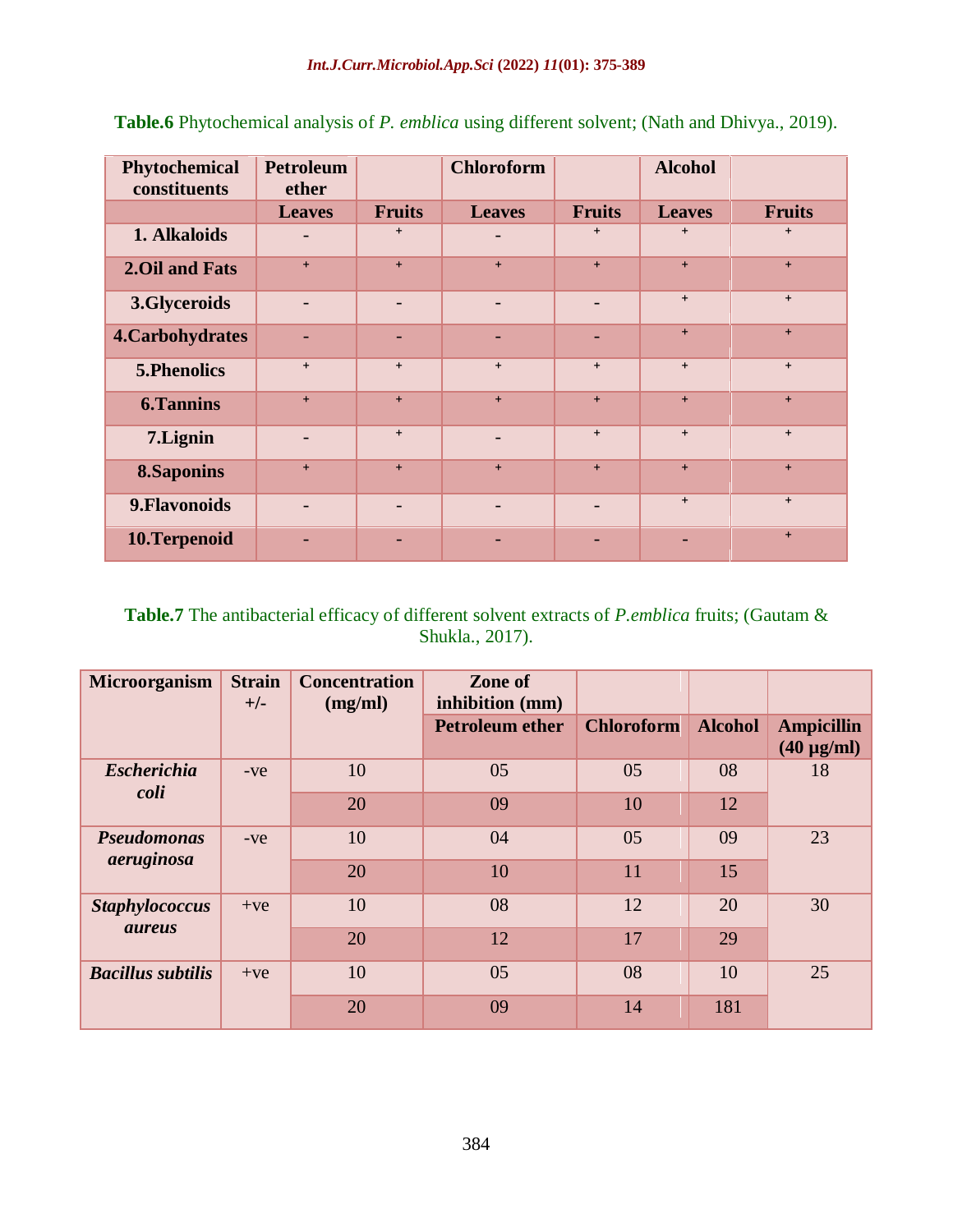Ascorbic and gallic acids were used as positive controls. The extracts demonstrated different degrees of antioxidative efficacy. The extract designated IG-3 was consistently amongst the most effective extracts in the iron (III) reduction and 1,1 diphenyl-2-picrylhydrazyl and superoxide anion radical scavenging assays while the extract designated IG-1 exhibited the most effective hydroxyl radical scavenging activity (Poltanov *et al.,*2009).

The DPPH activity in Green Invicinta, Rixanta, Red karat and Black negus, Current red NS11, Black focus, Ben gairn, Otelo and viola were found to be 6.17, 2.96, 9.94 and 13.09gTrolox/K. The value of ACW of the same nine species were found to be 1.17, 0.07,3015, 7.29, 12.55, 18.2, 17.62, 15.59, 15.53, 25.83, 46.34, 52.59, 51.71 and 42.1gAA/Kg. The ACL value of the all nine species were found to be 2.4, 2.86, 3.03,11.73, 35.77, 81.69, 61.67, 86.86 and 44.83g Trolox/Kg (Saikia *et al.,* 2016). Previous studies also reviled that the chemical constituents such as tannins, alkaloids, amino acids, carbohydrates, vitamins and flavonoids were found to be present in *P. amblica,* (Charmkar & Singh, 2017), **(**Laulloo *et al.,* 2018). The review studies say that the total phenolic contents, tannins, flavonoids of *p. amblica* were found to be 4.53, 126.71 and 1016.25 g/ extract from seed extract and 6,52.96 and 865 g/ extract from the fruits (Sriwatcharaku, 2020).Another study from the review says that the titratable acidity, total soluble solid, reducing sugar, total sugar, pH, Ascorbic acid, moisture, ash content, fat, fibre content, protein and carbohydrates in p. amblica was found to be 2.34, 8.62, 1.42, 7.32, 2.97, 552.6, 85.6, 0.9, 0.5, 3.7, 2.18 and 7.113%., Dhale, D. A., & Mogle, U. P. (2011). Phytochemical analysis of *P. emblica* showed presence of alkaloids in leaves and fruits with ethanol, oil and fats both with petroleum ether, glyceroids with ethanol, carbohydrates with alcohol, lignin with ethanol, saponins with alcohol and terpenoids with ethanol as solvent. (Nath and Dhivya., 2019). *P. Emblica* also showed antibacterial activity against *E coli, Pseudomonas aeruginosa, Staphylococcus aureus*  and *Bacillus subtilis* sp respectively (Gautam &

Shukla., 2017). The study of all the assay reviles the presence of important compounds in *P. Emblica*  which are fantastic weapon for disease remedy and therefore P.*emblica* plays important role in Indian history, specially it highlights an unforgettable footprint in Ayurveda.

Indian gooseberry is most commonly used for [high](http://www.webmd.com/cholesterol-management/default.htm)  [cholesterol,](http://www.webmd.com/cholesterol-management/default.htm) abnormal levels of cholesterol or [blood](http://www.webmd.com/heart/anatomy-picture-of-blood) fats (dyslipidaemia), and persistent [heartburn.](http://www.webmd.com/heartburn-gerd/default.htm) It is also used for [diarrhoea,](http://www.webmd.com/digestive-disorders/digestive-diseases-diarrhea) [nausea,](http://www.webmd.com/digestive-disorders/digestive-diseases-nausea-vomiting) and [cancer,](http://www.webmd.com/cancer/default.htm) but there is no good scientific evidence to support these uses. Indian gooseberry seems to work by reducing total cholesterol levels, including the fatty acids called triglycerides, without affecting levels of the "good cholesterol" called high-density lipoprotein (HDL).Indian gooseberry has several potential benefits, although more high-quality studies in humans are needed to confirm many of these possible effects (Verma *et al.,* 2018). Researchers observed that in comparison to the placebo group, amla fruit showed greater reductions in the severity of heartburn and vomiting. More research is needed to fully understand the effects of Indian gooseberry supplements on heartburn and GERD. Due to its high vitamin C content, Indian gooseberry may have some promising anti-aging benefits. [Vitamin C](https://www.healthline.com/nutrition/vitamin-c-foods) is an antioxidant that can help to prevent cellular damage, which may help to slow down body's natural aging process. In addition to its antioxidant activity (Durazzo *et al.,* 2019). Indian gooseberry may help to prevent the breakdown of collagen, which forms the firm but flexible protein matrix in skin and soft tissues.

Indian gooseberry extract is commonly used in Thailand to promote hair growth, and some evidence shows that it may inhibit an enzyme that contributes to hair loss. In test-tube studies, Indian gooseberry extract can be used against age-related macular degeneration (AMD) by improving the mitochondrial health of eye cells. In test-tube and animal studies, Indian gooseberry extracts have killed certain types of cancer cells, including breast, cervical, ovarian, and lung cancers. Indian gooseberry extracts play an important role in cancer prevention as they have [antioxidant](https://www.healthline.com/nutrition/antioxidants-explained) activity. It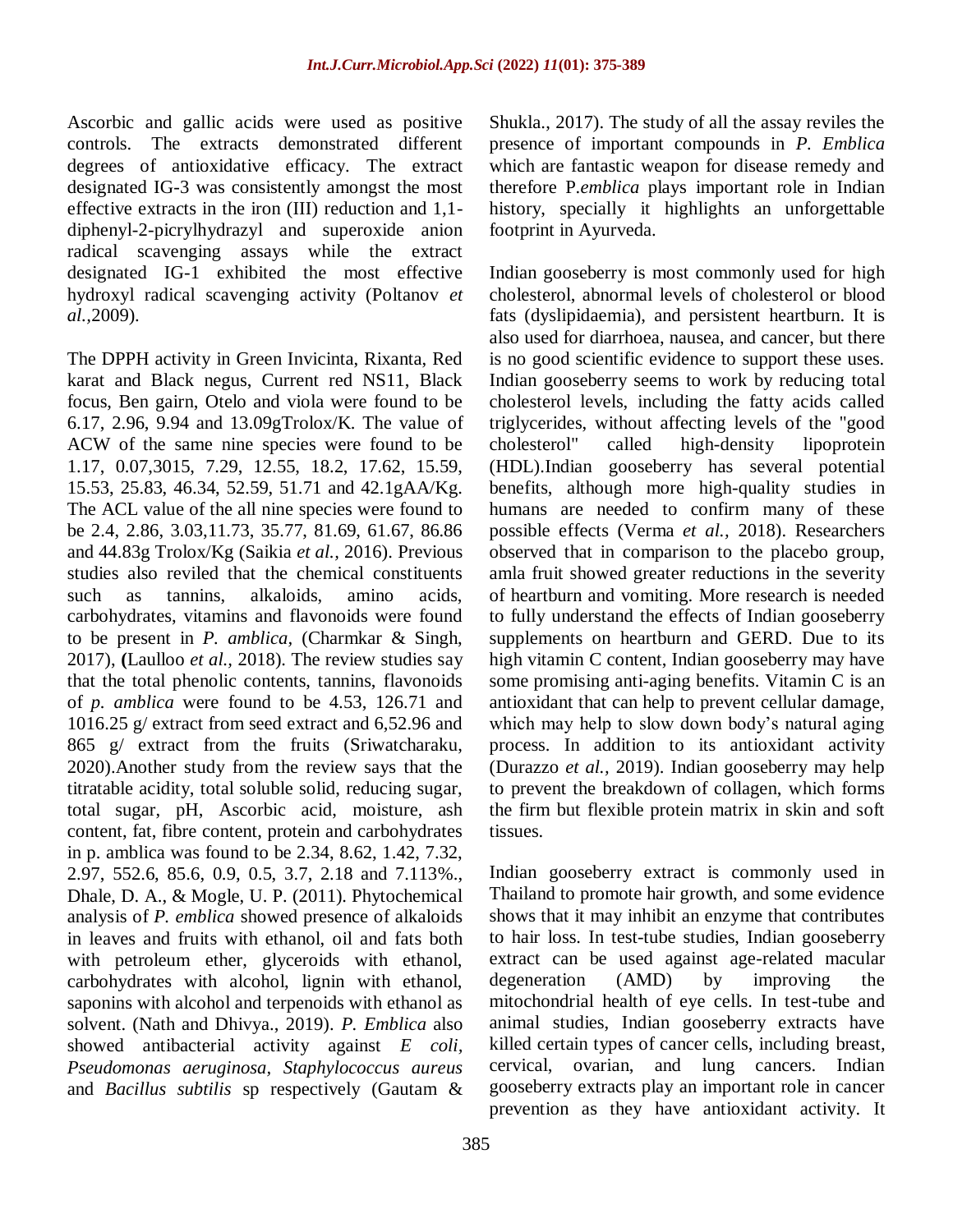appears that Indian gooseberry may also help prevent cell mutations that lead to tumour growth and cancer development. It is thought that many phytochemicals, such as tannins and flavonoids, (Gantait *et al.,* 2021) in Indian gooseberries play a role in cancer prevention, along with its vitamin C and antioxidant content. One of the most common uses of Indian gooseberry is to promote heart health. There are many ways in which Indian gooseberry may decrease the risk of heart disease. Indian gooseberry extracts may use against oxidative damage that is associated with heart injury (Ruangchakpet and Sajjaanantakul., 2007). A study in people with type 2 diabetes were found to be taken 1,000 mg of Indian gooseberry in their regular diet which improved the endothelial function to the same extent as the atorvastatin drug. Human studies have noted that Indian gooseberry can significantly reduce inflammation, which is considered a key factor in the development of heart disease. Human studies have observed improved blood fat profiles after supplementing with Indian gooseberry, including lower triglyceride and total and LDL cholesterol as well as increased HDL cholesterol. Indian gooseberry may help to reduce high blood pressure levels by acting as a vasodilator, or by widening the blood vessels.

High blood pressure is linked to an increased risk of heart disease. Finally, supplementing with Indian gooseberry may help to prevent the formation of blood clots, which may cause a heart attack or stroke if they block an artery (Srinivasan, 2020). Although some human studies have been conducted, more research is needed before Indian gooseberry can be claimed to be an effective heart health supplement. The review studies describe that Indian gooseberry is helpful to lower the blood sugar levels. In a group of 32 people, it was noted that taking 1-3 grams of Indian gooseberry powder daily for 21 days can significantly decrease the fasting and post meal blood sugar levels and it was compared with a control group. Indian gooseberry has some [immune](https://www.healthline.com/nutrition/immune-boosting-supplements)[strengthening effects](https://www.healthline.com/nutrition/immune-boosting-supplements) due to its vitamin C content. A single Indian gooseberry contains approximately 600–800% of the Daily Value (DV) for this vitamin.

Vitamin C can optimize immune health in several ways. It's an antioxidant, so it works to decrease cellular damage and inflammation. The short-term inflammation is a healthy immune response while chronic inflammation is an ongoing immune response that can promote poor health. Chronic is associated with an increased risk of developing conditions like type 2 diabetes, heart disease, or autoimmune disorders The vitamin C helps to boost our immune system by promoting the proliferation of phagocytes, which are specialized immune cells that help to swallow up harmful invaders. It may also help our body to develop the protective antibodies against perceived threats. Indian gooseberry fruits can be eaten raw, although they are very sour and may not be appealing to most people. In India they are often pickled or candied in a simple syrup. Some regions of India also use Indian gooseberries in dal, a traditional lentil dish. Indian gooseberries are initially marketed and they were sold in the form of [amla fruit powder](https://www.healthline.com/health/beauty-skin-care/amla-powder-for-hair) or powderfilled capsules. The powder can be used to make tea or added to drinks and smoothies. Most supplements contain 500–1,000 mg of Indian gooseberry powder per serving (Gantait *et al.,*2021). Amla fruit powders are often touted for use in hair and skin care products due to their high vitamin C content. Amla fruit oils are specifically made to use on the skin and hair. In India and other Asian countries, Indian gooseberries are used to rustle up various platter and in herbal treatment. Supplements made from this fruit have many potential benefits, including antiaging, cancer prevention, [heartburn reduction,](https://www.healthline.com/nutrition/heartburn-acid-reflux-remedies) and heart-health effects. The fruits are also packed with vitamin C, so they may help to optimize the immune health.

#### **References**

- Anil, K., Anup, S., and Jyotsna, D. 2012, Essentials perspectives for Emblica officinalis, IJPCS, 1 (1):11-18.
- Anila, L., and Vijayalakshmi, N. R. 2002. Flavonoids from Emblica officinalis and Mangifera indica- effectiveness for dyslipidemia. J Ethnopharmacol.; 79(1):81-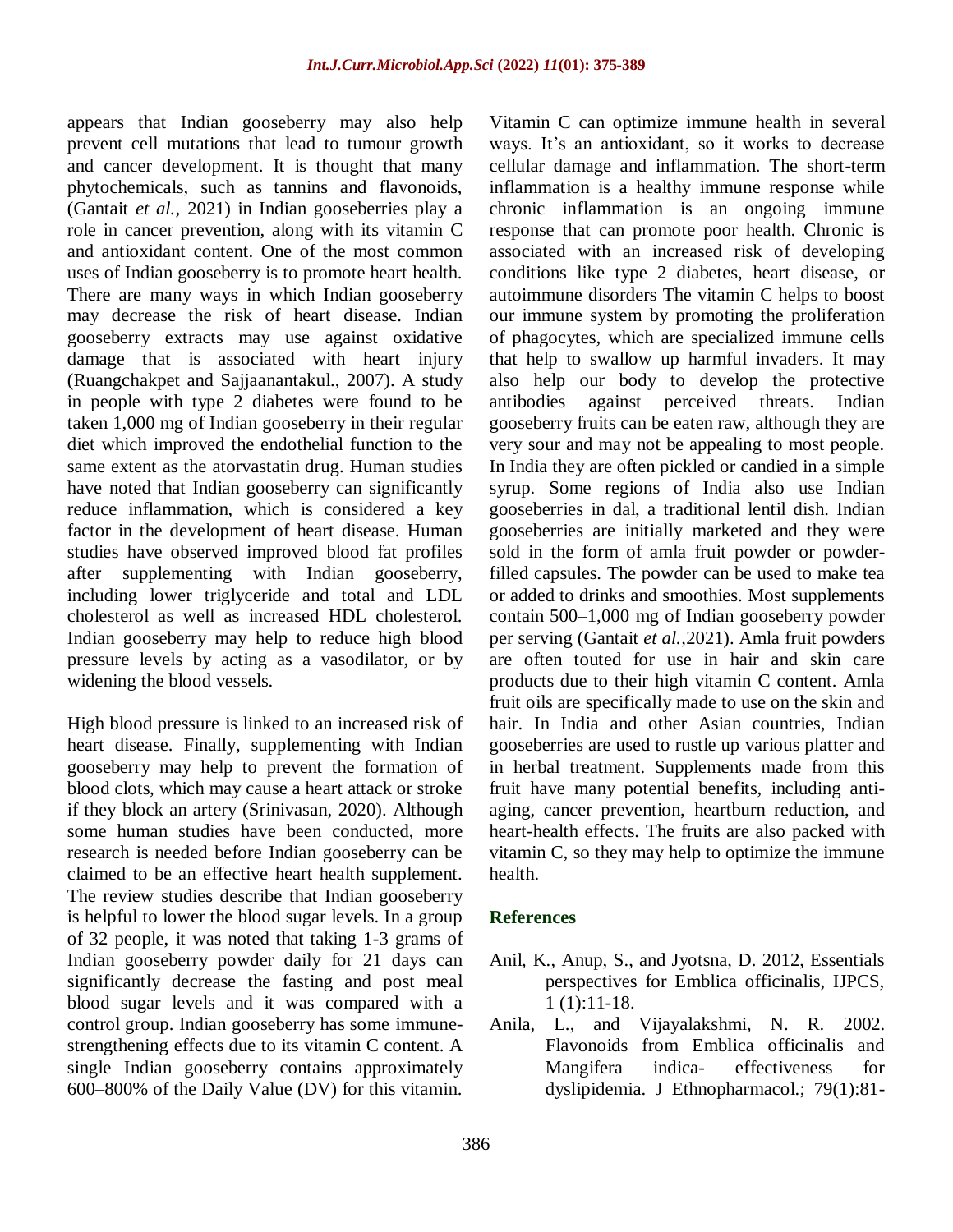7.

- Asmawi, M. Z., Kankaanranta, H., Moilanen, E., and Vapaatalo, H. 1993.Anti-inflammatory activities of *Emblica officinalis* Gaertn. Leaf extracts. Journal of Pharmacy and Pharmacology.; 45:581-584.
- Bafna, P. A., and Balaraman, R. 2004. Anti-ulcer and antioxidant activity of DHC-1, a herbal formulation. Journal of Ethnopharmacology. 90:123-127.
- Biswas, S., Talukder, G., and Sharma, A. 1999. Protection against cytotoxic effects of arsenic by dietary supplementation with crude extract of *Emblica officinalis* fruit Phytother Res.13:513‐516.
- Bravo, K., Sepulveda‐Ortega, S., Lara‐Guzman, O., Navas‐Arboleda, A. A., and Osorio, E. 2015. Influence of cultivar and ripening time on bioactive compounds and antioxidant properties in Cape gooseberry (*Physalis peruviana* L.). *Journal of the Science of Food and Agriculture*, *95*(7): 1562-1569.
- Charmkar, N. K., and Singh, R. 2017. *Emblica officinalis* Gaertn. (Amla): a wonder gift of nature to humans. *Int. J. Curr. Microbiol. App. Sci*, *6*(7): 4267-4280.
- Chattheeranant, S., and Sabaijai, V.2013.Phytochemical screening and antioxidant activity of clerodendrumdisparifolium leaves KKU Sci J, 41.:723-730.
- Dhale, D. A., and Mogle, U. P. 2011. Phytochemical screening and antibacterial activity of *Phyllanthus emblica* (L.). *Science Research Reporter*, *1*(3): 138-142.
- Dhir, H, ROY, R. K., Sharma, A., and Talukdar, G. 1990. Modification of clastogenicity of lead and aluminium in mouse bone marrow cells by dietary ingestion of *Phyllanthus emblica*fruit extract. Mutation Research. 241:305-312.
- Durazzo, A., Lucarini, M., Novellino, E., Daliu, P., and Santini, A. 2019. Fruit‐based juices: Focus on antioxidant properties—Study approach and update. *Phytotherapy research*, *33*(7):1754-1769.
- Gantait, S., Mahanta, M., Bera, S., and Verma, S. K. 2021. Advances in biotechnology of *Emblica officinalis* Gaertn. syn. *Phyllanthus emblica* L.: a nutraceuticals-rich fruit tree with multifaceted ethnomedicinal uses. *3 Biotech*, *11*(2), 1-25.
- Gantait, S., Mahanta, M., Bera, S., and Verma, S. K. 2021. Advances in biotechnology of *Emblica officinalis* Gaertn. syn. *Phyllanthus emblica* L.: a nutraceuticals-rich fruit tree with multifaceted ethnomedicinal uses. *3 Biotech*, *11*(2): 1-25.
- Gautam, A., and Shukla, S. 2017. *Emblica officinalis* (Amla) leaf extract potentiates antibacterial activity of some antibiotics. *Journal of Pharmacognosy and Phytochemistry*, *6*(2): 233-236.
- Jeena, K. J., Kuttan, G and Kuttan, R., 2001. Antitumour activity of *Emblica officinalis.*  Journal of Ethnopharmacology 75, 65-69.
- Jurikova, T., Sochor, J., Mlcek, J., Balla, S., Ercisli, S., Durisova, L., and Kynicky, J. 2014. Polyphenolic compounds and antioxidant activity in berries of four russian cultivars of Lonicera kamtschatica (Sevast.) Pojark. *Erwerbs-Obstbau*, *56*(4): 117-122.
- Laulloo, S. J., Bhowon, M. G., Chua, L. S., and Gaungoo, H. 2018. Phytochemical screening and antioxidant properties of Phyllanthus emblica from Mauritius. *Chemistry of Natural Compounds*, *54*(1): 50-55.
- Mitić, M. N., Obradović, M. V., Kostić, D. A., Micić, R. J., and Paunović, D. Đ. 2011. Phenolic profile and antioxidant capacities of dried red currant from Serbia, extracted with different solvent. *Food Science and Biotechnology*, *20*(6): 1625-1631.
- Moore, S., and Stein, W. H. 1963. Chromatographic determination of amino acid by use of automatic recording equipment. In: S. P. Colowick and M. D. Caplan (Editors), Methods in Enzymology. Academic Press, New York, VI, pp. 819-831.
- Nadkarni, K. M. 1993. Indian Materia Medica, Vol. 1, Popular Prakashan. 480.
- Nath, S. G., and Dhivya, R. 2019. Phytochemical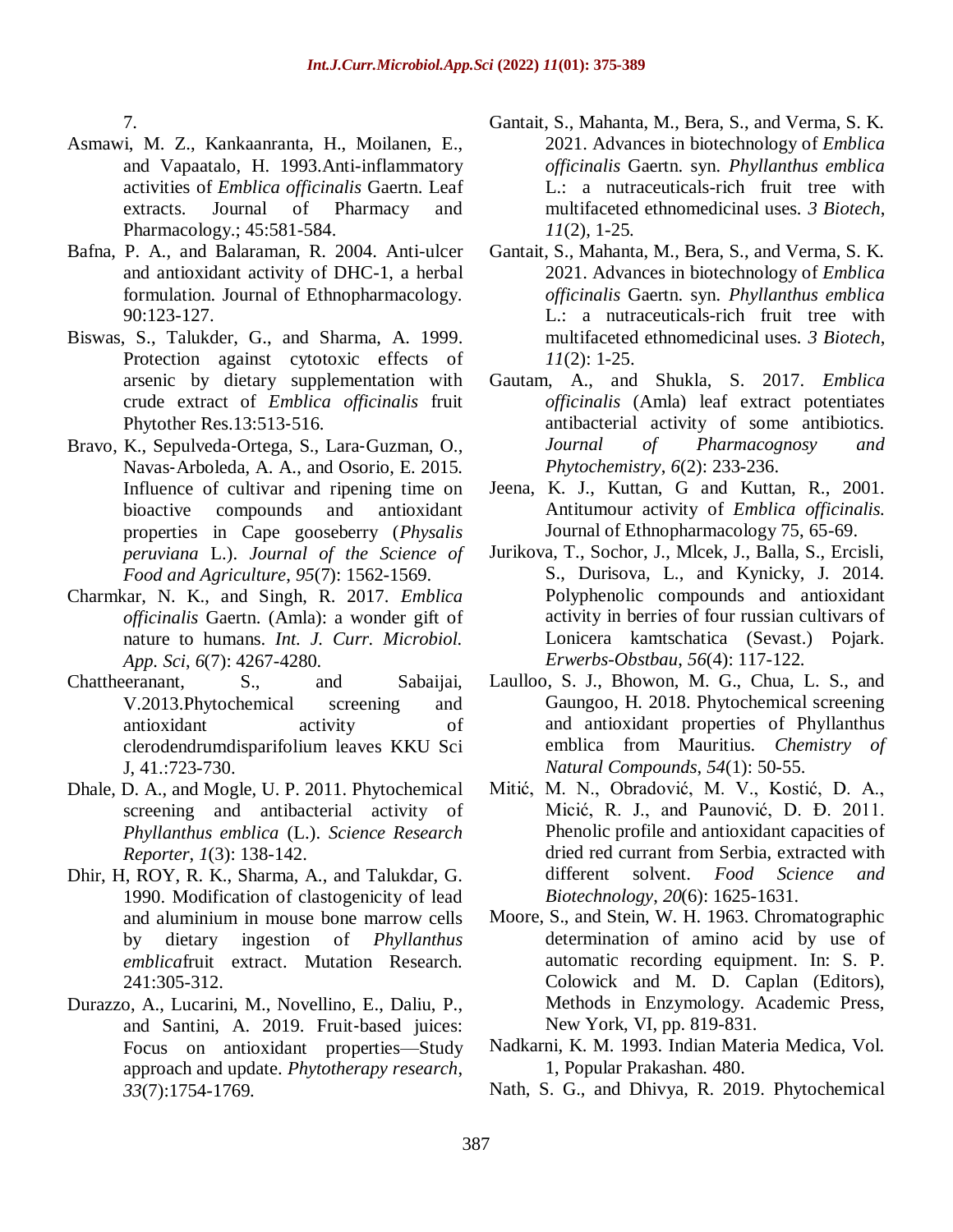Analysis, Antioxidant and Antibacterial Properties of *Phyllanthus emblica* Leaf Extracts against Selected Bacterial Isolates. *International Journal of Science and Healthcare Research*, *4*(2): 20-28.

- Nimse, S. B., and More, D. R. 2018. Evaluation of physical and nutritional properties of Aonla. *Journal of Pharmacognosy and Phytochemistry*, *7*(2): 3733-3735.
- Poltanov, E. A., Shikov, A. N., Dorman, H. D., Pozharitskaya, O. N., Makarov, V. G., Tikhonov, V. P., and Hiltunen, R. 2009. Chemical and antioxidant evaluation of Indian gooseberry (*Emblica officinalis* Gaertn., syn. *Phyllanthus emblica* L.) supplements. *Phytotherapy Research: An*  International Journal Devoted to Pharmacological and Toxicological Evaluation of Natural Product Derivatives, *23*(9): 1309-1315.
- Rani, P., and Khullar, N. 2004. Antimicrobial evaluation of some medicinal plants for their anti-enteric potential against multi-drug resistant.
- Robak, J., and Dryglewski, R. J. 1988. Flavonoids are scavengers of super-oxide anion. Biochemical Pharmacology 37, 83-88.
- Ruangchakpet, A., and Sajjaanantakul, T. 2007. Effect of browning on total phenolic, flavonoid content and antioxidant activity in Indian gooseberry (*Phyllanthus emblica* Linn.). *Agriculture and Natural Resources*, *41*(5): 331-337.
- Saikia, S., Mahnot, N. K., and Mahanta, C. L. 2016. Phytochemical content and antioxidant activities of thirteen fruits of Assam, India. *Food bioscience*, *13*: 15-20.
- Sampath Kumar, K. P., Bhowmik, D., Dutta, A., Yadav, A., Paswan, S., Shweta, S.,and Lokesh, D., 2012.Recent Trends in Potential traditional Indian Herbs *Emblica officinalis*  and Its Medicinal Importance, Journal of

Pharmacognosy and Phytochemistry. 1(1):24-32.

- Sharma, O. P., and Bhat, T. K. 2009. DPPH antioxidant assay revisited. Food Chemistry,113:1202–1205.
- Sheoran, S., Nidhi, P., Kumar, V., Singh, G., Lal, U. R., Sourirajan, A., and Dev, K. 2019. Altitudinal variation in gallic acid content in fruits of *Phyllanthus emblica* L. and its correlation with antioxidant and antimicrobial activity. *Vegetos*, *32*(3): 387- 396.
- Srinivasan, K. 2020. Indian gooseberry. In Nutritional Composition and Antioxidant Properties of Fruits and Vegetables (pp. 483- 496). Academic Press.
- Srivasuki, K. P., 2012. Nutritional and health care benefits of Amla, Journal of Pharmacognosy, 3(2), 141-51.
- Sriwatcharakul, S. 2020. Evaluation of bioactivities of delonix regia extracts from different regions of Thailand, Energy Procedia, 153: 258-262.
- Tabart, J., Franck, T., Kevers, C., Pincemail, J., Serteyn, D., Defraigne, J. O., and Dommes, J. 2012. Antioxidant and anti-inflammatory activities of *Ribes nigrum* extracts. *Food Chemistry*, *131*(4): 1116-1122.
- Verma, M., Rai, G. K., and Kaur, D. 2018. Effect of extraction solvents on phenolic content and antioxidant activities of Indian gooseberry and guava. International Food Research Journal, 25(2).
- Verma, R C., and Gupta, A. 2004.Effect of pretreatment on quality of solar dried amla. Journal of food engineering.; 65:397-402.
- Zhang, Y. J., Nagao, T., Tanaka, T., Yang, C. R., Okabe, H., and Kouno, I. Antiproliferative activity of the main constituents from *Phyllanthus emblica*. Biol Pharm Bull. 2004; 27(2):251-5.